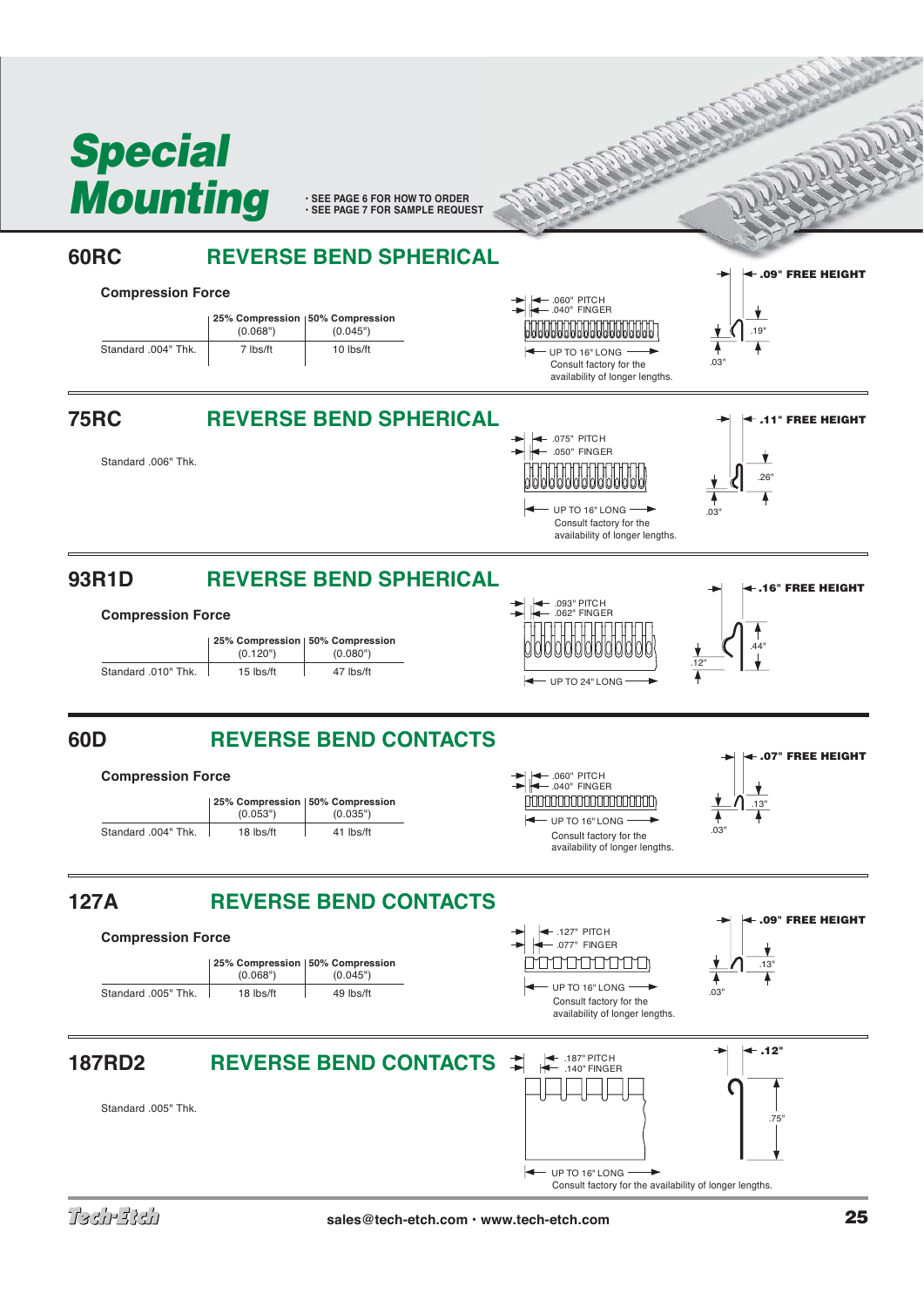

Tadhalah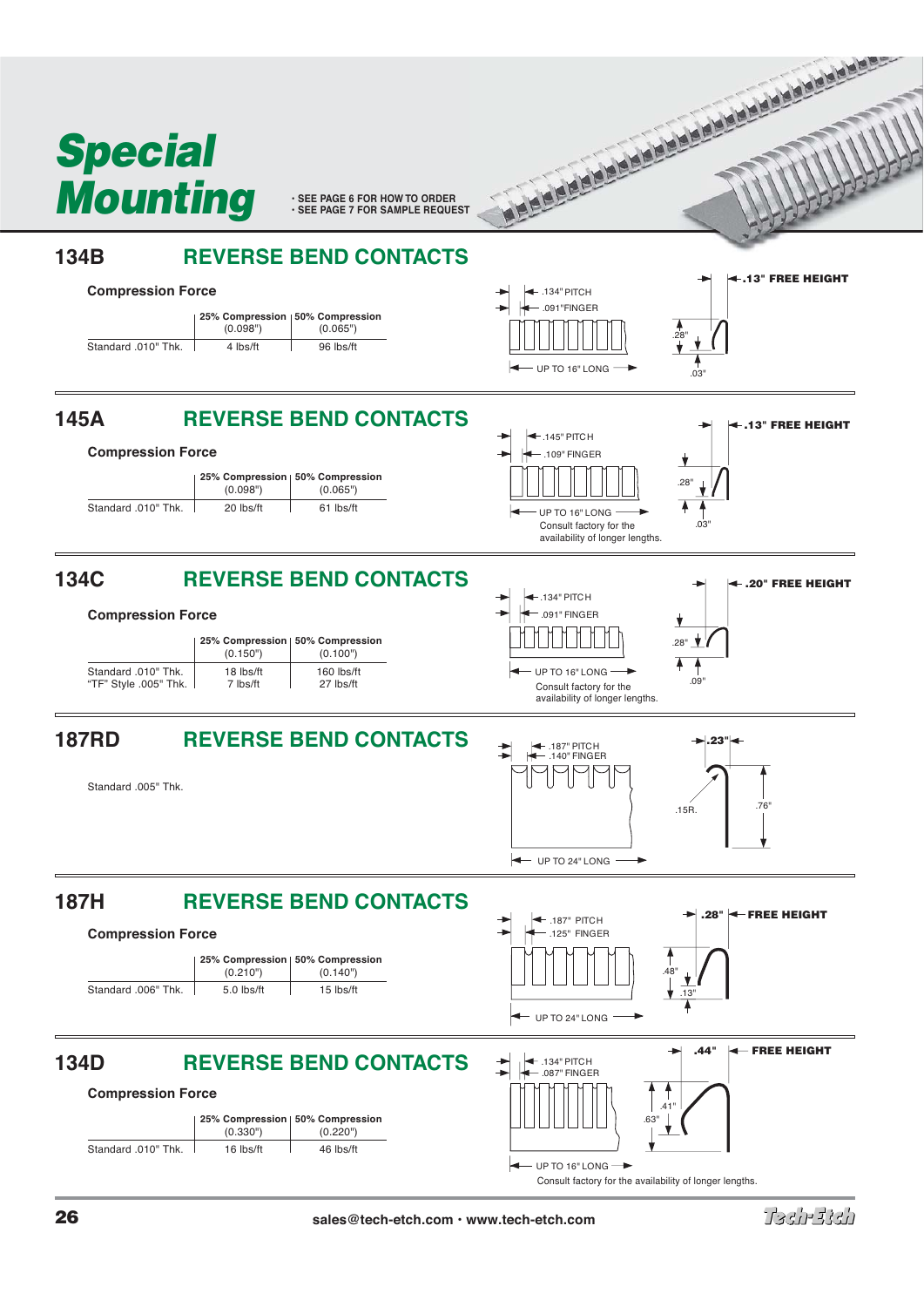